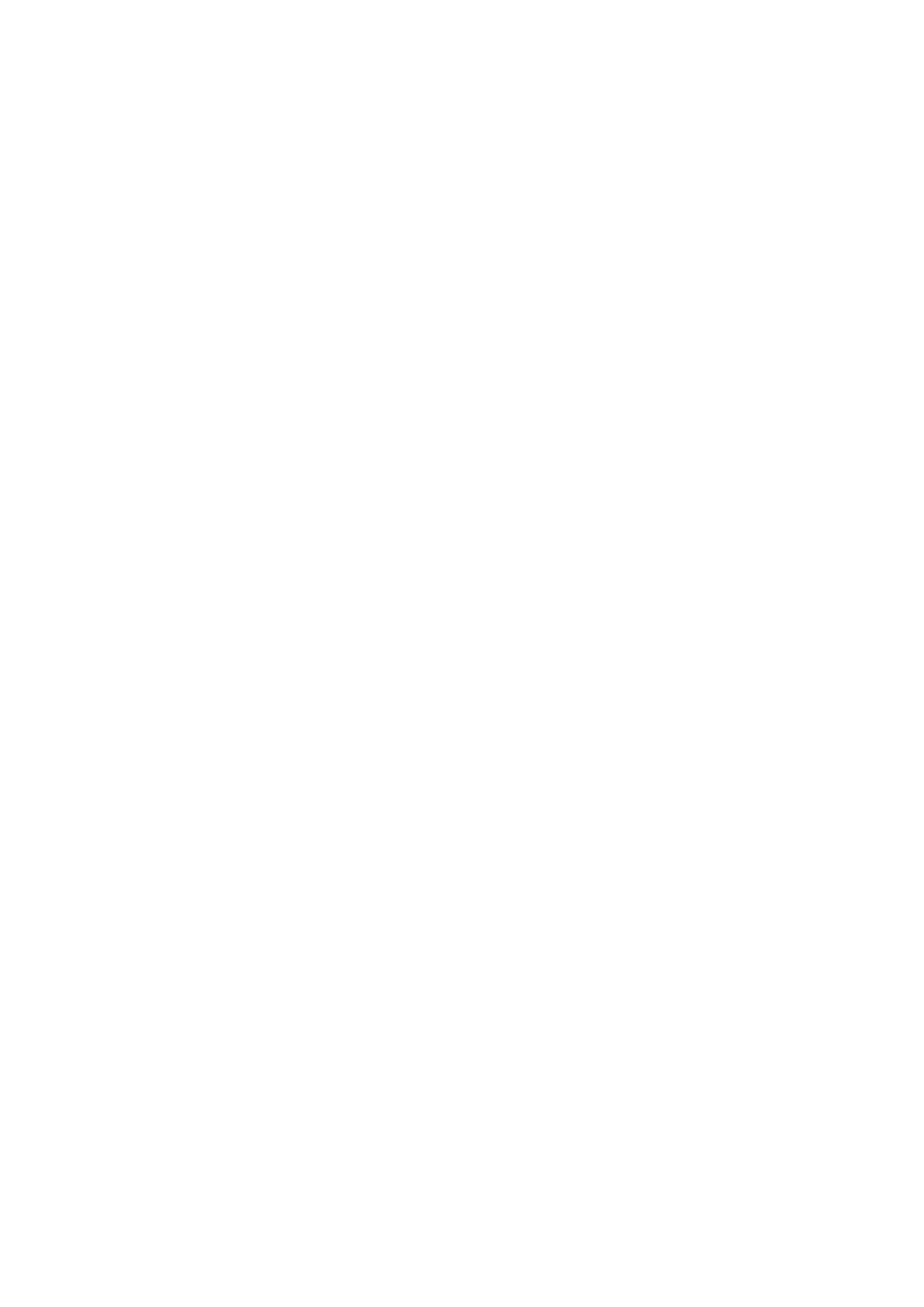# **Report on Administrative Issues 2012/2013**

1. This document provides an update of the reports prepared for the  $20<sup>th</sup>$  Advisory Committee Meeting (AC19/Doc.13-01) and the  $7<sup>th</sup>$  Meeting of the Parties (MOP7/Doc.8-02).

### **Secretariat Arrangements**

- 2. In line with Resolution No. 6 of the  $7<sup>th</sup>$  Meeting of the Parties (2012), the UNEP/CMS Secretariat continues to serve as the Secretariat pursuant to Article 4 of the ASCOBANS Agreement and the Executive Secretary of UNEP/CMS remains the Acting Executive Secretary for ASCOBANS until the end of 2016. CMS Parties had before through CMS Resolution 10.1 on Financial and Administrative Matters confirmed their willingness to continue the arrangement.
- 3. ASCOBANS Parties in Resolution No. 7.6 of the  $7<sup>th</sup>$  Meeting of the Parties (2012) requested the Secretariat "to explore joint working arrangement within the CMS Family and further integration of the ASCOBANS and CMS Secretariats, taking note of the CMS Future Shape process, in order to enhance synergies and achieve a more cost-effective operation". In line with this mandate, in June 2013 the CMS Secretariat and all the colocated Agreements held a three-day staff retreat in Bonn with the aim to improve and enhance the workflow and teamwork of all units. While the final outcome has yet to be fully defined, agreement was reached that a restructuring of the CMS Secretariat through some reorganization of the different units would serve to streamline responsibilities and level out the overall workload. Several working groups have been created to define the needs and options, and the new structure will be presented to the CMS Standing Committee in November 2013. Staffing arrangements for ASCOBANS will of course remain the same, but the organizational setting of the Secretariat within the CMS Secretariat may change.
- 4. More details on related issues of joint relevance, such as implementation of activities related to the Future Shape process, including the development of the Strategic Plan for Migratory Species, can be found in AC20/Doc.14.1.b.

## **Staffing**

- 5. Following the departure of the Acting Executive Secretary Dr Elizabeth Maruma Mrema in January 2012, she continued managing the UNEP/CMS Secretariat from Nairobi, together with her new functions, until her successor was appointed. The Deputy Executive Secretary of CMS, Bert Lenten, managed day-to-day operations of both the CMS and the ASCOBANS Secretariats in addition to his regular responsibilities.
- 6. On 12 March 2013 the joint CMS/ASCOBANS Secretariat welcomed Dr Bradnee Chambers as the new Executive Secretary of the Convention on Migratory Species (CMS). In this function, he also serves as Acting Executive Secretary to ASCOBANS. Three per cent of his time is scheduled for this. Prior to his appointment, Dr Chambers headed the Law and Governance Branch of the Division of Environmental Law and Conventions at UNEP Headquarters in Nairobi.
- 7. On 1 January 2013 the working hours of the Administrative Assistant, Bettina Reinartz, were again reduced from 75 to 50 per cent (20 hours per week), as foreseen. A temporary increase starting in April 2012 had been approved by AC19 in order to allow for more support during 2012, which due to the MOP and the celebration of the  $20<sup>th</sup>$ Anniversary was a very work-intensive year.